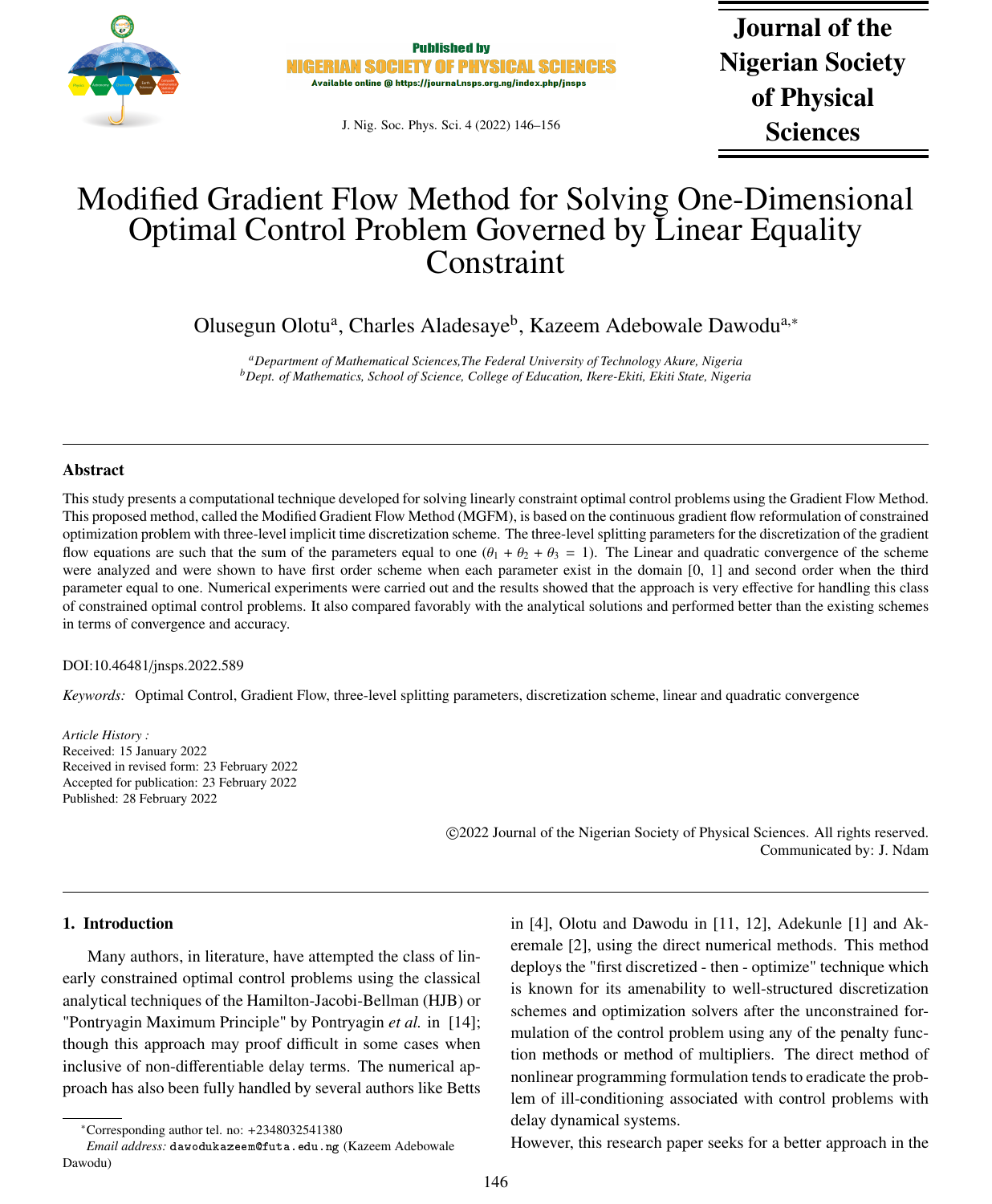formulation of the control operators in the optimization of the discretized optimal control problem. The gradient flow method was first applied to nonlinear programming problems by Evtushenko [5] and later improved by Evtushenko and Zhadan [6]; while the application to unconstrained problems was by Behrman [3] and the unified approach to nonlinear optimization problem was by Wang *et al.* [15]. The unified gradient flow algorithm exhibits linear convergence for  $\theta \in [0, 1)$ and quadratic convergence at  $\theta = 1$ . As an improvement over [15], a modified gradient flow method MGFM was proposed using the gradient formula for Lagrange multiplier formulation. The development of this method requires a continuous gradient flow approach based on a three level implicit time discretization scheme with splitting parameter  $\theta_1$ ,  $\theta_2$  and  $\theta_3$ . The convergence of the solution of the modified discretized gradient flow equation to a local minimum of the original problem, either linearly or quadratically depending on the choice of  $\theta$ , will as well be demonstrated. However, the technique can also be adapted to handle inequality constraint problems by introducing slack variables. Three test problems were solved and their numerical results presented in comparison with existing methods. This is to demonstrate the effectiveness of the method in solving constrained nonlinear programming problems with either continu-

The structure of this paper is as follows: Section 3 is dedicated to the idea of gradient flow approach for unconstrained optimization while Section 4 presents the modified gradient flow algorithm for constrained optimization in Section 2 using the 3 level splitting parameters and as well as the convergence analysis. The Algorithm was experimented on two numerical examples and comparison made with the Conjugate Gradient Method (CGM) in Section 4.

ous variables or a mixture of continuous and discrete variables.

### 2. Statement of problem

The general form of the One-Dimensional Optimal Control Problem is given as

Minimize 
$$
J(x, u) = \int_{t_0}^{T} F(t, x(t), u(t))dt,
$$
 (1)

Subject to 
$$
\dot{x}(t) = f(t, x(t), u(t)), t \in [t_0, T],
$$
 (2)

$$
x(t_0) = x_0,\tag{3}
$$

where  $x(t) \in C^1[t_0, T] \in \mathbb{R}, u(t) \in L^2[t_0, T] \in \mathbb{R}, F : [t_0, T] \times$ <br> $\mathbb{R} \times \mathbb{R} \longrightarrow \mathbb{R}$  and  $f : [t - T] \times \mathbb{R} \times \mathbb{R} \longrightarrow \mathbb{R}$  $\mathbb{R} \times \mathbb{R} \to \mathbb{R}$  and  $f : [t_0, T] \times \mathbb{R} \times \mathbb{R} \to \mathbb{R}$ .

Thus,  $x(t)$  is the state variable which describes the state of the system at any point in time and  $u(t)$  is the control variable in the optimization problem. However, for linear-quadratic problem, the objective functional is written as  $F(t, x(t), u(t)) = (px^2(t) +$ <br> $av^2(t)$  while the linear differential constraint is written as  $f(t, x(t))$ 

# 3. Research Methodology

This paper considered both the theoretical and numerical analyses of the problem in the development of the algorithm for solving eqns. (1) to (3). The discrete form of the quadratic objective functional and the linear differential constraint are constructed using the Trapezoidal and Euler method respectively. The recurrence relation for both the objective functional and constraint were developed to help construct their respective matrix operators. Furthermore, the symmetry and positive definite properties of the matrix operators were analyzed to guarantee their consistency and invertibilty in the developed MGFM.

### *3.1. Preamble*

Let  $f: X \to \mathbb{R}$  be a functional such that the solution  $x(t)$ is a minimizer of *f*. The gradient flow method, with an initial point  $x(0) \in X$ , seeks to find a minimizer of f by the curve  $x(t)$ defined by the differential equation

$$
\frac{dx(t)}{dt} = -\nabla f(x(t)), \quad x(0) = x_0,\tag{4}
$$

where ∇*f* is called the gradient of *f* and the solution is the called the integral curve such that at each instance proceeds in the direction of the steepest descent of  $f$ . In an unconstrained optimization problem, the equilibrium points of the gradient flow are the zeros of  $\nabla f$ , which are exactly the minimizers of *f*. The gradient flow solves the problem min  $f(x)$ ,  $x(0) = x_0$  such that in every trajectory  $x(t)$  of the gradient flow, then  $f(x(t)) \rightarrow$  $p^*$  for  $p^*$  is the minimizer of  $f$ .

For clarity, the derivative  $x'(t)$  is descretized using the forward Euler step which yields

$$
x^{k+1} := x^k - h \nabla f(x^k)
$$
 (5)

or the backward discretization scheme which yields

$$
x^{k+1} := x^k - h \nabla f(x^{k+1}).
$$
\n(6)

The backward Euler method can be applied for the numerical integration of gradient flow differential equation, also known as the *Proximal minimization method* expressed thus:

$$
x^{k+1} := \mathbf{Prox}_{h,f}(x^k).
$$

However, the proximal gradient flow algorithm can be interpreted as gradient flows,

$$
\frac{dx(t)}{dt} = -\nabla f(x(t)) - \nabla g(x(t)).
$$
\n(7)

where *g* is differentiable. Using the forward-backward integration of the gradient flow, eqn. (7) can be expressed as

$$
x^{k+1} = x^k - h\nabla f(x^k) - h\nabla g(x^{k+1}),
$$

 $qu^2(t)$ ) while the linear differential constraint is written as  $f(t, x(t), u(t)) = x^{k+1} := (I + h\nabla g)^{-1}(I - h\nabla f)x^k$  $ax(t) + bu(t)$ , where *p*, *q*, *a*, *b* ∈ R and *p*, *q* > 0. ,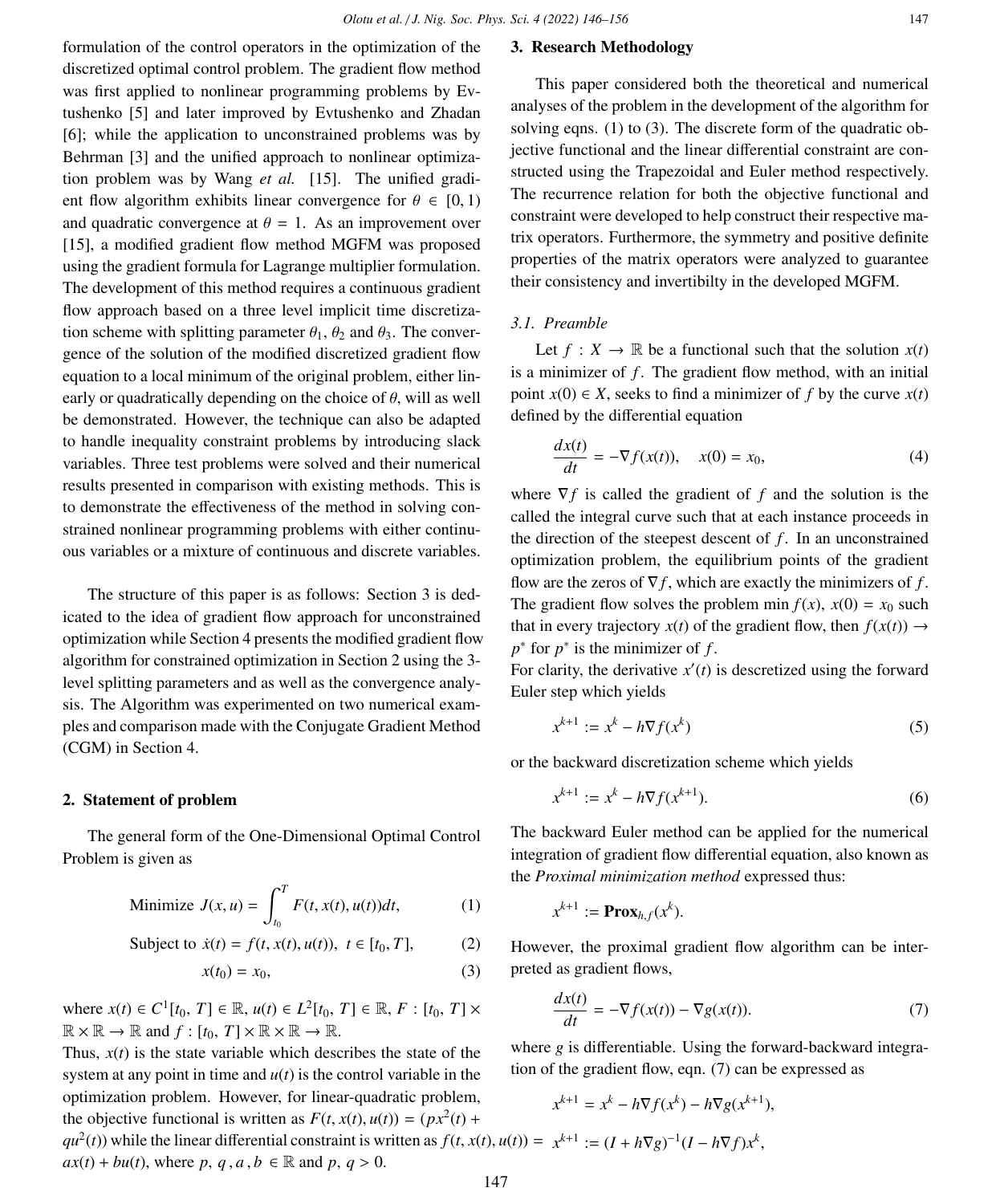where the *forward-backward splitting method* above numerically integrates the gradient flow differential equations.

The time-stepping discretization of eqns. (5) and (6) is expressed as follows:

$$
x^{k+1} := x^k - h\left[ (1 - \theta)\nabla f(x^k) + \theta \nabla f(x^{k+1}) \right],\tag{8}
$$

where  $\theta \in [0, 1]$  is a parameter. When  $\theta = 0$ , the above discretization is the explicit Euler's scheme and on the other hand, the implicit backward Euler when  $\theta = 1$ .

### *3.2. Discretization of the Objective function*

The discretization of the objective function in eqn. (1) above, the Trapezoidal rule will be used given as;

$$
\int_{t_0}^{T} f(x)dx = \frac{h}{2} \sum_{i=0}^{N-1} [f(x_i) + f(x_{i+1})],
$$
\n(9)

Expanding eqn. (9) above, yields;

$$
J(x, u) \approx \frac{h}{2} p \sum_{i=0}^{N-1} (x_i^2 + x_{i+1}^2) + \frac{h}{2} q \sum_{i=0}^{N-1} (u_i^2 + u_{i+1}^2), \qquad (10)
$$

where for  $t_i = t_0 + ih$  then  $x(t_i) \approx x(t_0 + ih) = x_i, u(t_i) \approx$  $u(t_0 + ih) = u_i$  for  $i = 1, 2, ..., N$  and  $N = (T - t_0)/h$ . Rearranging eqn. (10) into matrix form yields;

$$
\text{Minimize} \quad J(Z) = \frac{1}{2} Z^T M Z + C,\tag{11}
$$

where  $Z = (x_1, x_2, ..., x_N, u_0, u_1, ..., u_N)^T \in \mathbb{R}^{2N+1}, C = \frac{1}{2}x_0^2 h p \in \mathbb{R}^{2N+1}$  and  $M \in \mathbb{R}^{2N+1} \times (2N+1)$  is a  $(2N+1) \times (2N+1)$  metrix operator  $ℝ$  and  $M ∈ ℝ<sup>(2*N*+1)×(2*N*+1)</sup>$  is a  $(2*N*+1)×(2*N*+1)$  matrix operator with diagonal entries  $m_{ij}$  as expressed below:

$$
[m_{ij}] = \begin{cases} 2hp, & 1 \le i \le N-1, & j = i, \\ hp, & i = N, & j = i, \\ hq, & i = N+1, 2N+1, & j = i, \\ 2hq, & N+2 \le i \le 2N, & j = i, \\ 0, & \text{elsewhere} \end{cases}
$$
(12)

#### *3.3. Discretization of the Constraint function*

The differential constraint  $\dot{x}(t) = f(t, x(t), u(t)) = ax(t) +$ *bu*(*t*) was discretized by slotting it into the Euler's scheme  $x_{i+1}$  =  $x_i + \dot{x}h$  with  $t_i = t_0 + ih$ , to arrive at

$$
x_{i+1} = cx_i + du_i,\tag{13}
$$

where  $c = 1 + ha$ ,  $d = hb$  and  $i = 0, 1, 2, ..., N - 1$ . And upon expansion and re-arrangement of eqn. (13) into matrix form yields  $GZ = k$  express as

$$
g(Z) = GZ - k = 0,\t\t(14)
$$

where *Z* is of dimension  $(2N + 1) \times 1$  and *G* is of dimension  $N \times (2N + 1)$  as shown below;

$$
G = \left[\begin{array}{cccc|cccc} 1 & 0 & \cdots & 0 & -d & 0 & \cdots & \cdots & 0 \\ -c & 1 & \ddots & \vdots & 0 & -d & 0 & \ddots & \vdots \\ 0 & \ddots & \ddots & 0 & \vdots & \ddots & \ddots & \ddots & 0 \\ \vdots & \ddots & -c & 1 & 0 & \cdots & 0 & -d & 0 \end{array}\right]
$$

and

$$
k = \left[ \begin{array}{c} cx_0 \\ 0 \\ \vdots \\ 0 \end{array} \right],
$$

with the entries defined as follows:  $g_{ij} = 1$  for  $1 \le i \le N$  and *j* = *i*;  $g_{ij}$  = −*d* for 1 ≤ *i* ≤ *N* and *j* = *N* + *i*;  $g_{ij}$  = −*c* for  $2 \le i \le N$  and  $j = i - 1$  while  $g_{ij} = 0$  otherwise. Hence, eqns. (11) and (14) give the quadratic representation for the constrained minimization problem as

$$
\text{Minimize} \quad J(Z) = \frac{1}{2} Z^T M Z + C,
$$
\n
$$
\text{subject to} \quad GZ - k = 0.
$$
\n
$$
\tag{15}
$$

## *3.4. Lagrangian formulation of the Constraint problem*

The unconstrained form of the optimal control problem can be obtained using the Lagrangian function on eqn. (15) as stated below:

$$
L(Z,\lambda) = \frac{1}{2}Z^T M Z + C + \lambda^T (GZ - k), \qquad (16)
$$

$$
L(Z, \lambda) = J(Z) + \lambda^T g(Z), \qquad (17)
$$

where  $\lambda = (\lambda_1, \lambda_2, ..., \lambda_N)^T \in \mathbb{R}^N$  is the Lagrangian multiplier.<br>The pair of points  $(T^* - \lambda^*)$  is said to be a stationary pair points The pair of points  $(Z^*, \lambda^*)$  is said to be a stationary pair points<br>of an  $(17)$  if the following first order peoplesny optimality of eqn. (17) if the following first order necessary optimality conditions hold:

$$
L_Z(Z^*, \lambda^*) = J_Z(Z^*) + g_Z^T(Z^*)\lambda^* = 0,
$$
\n(18)

$$
L_{\lambda}(Z^*, \lambda^*) = g(Z^*) = 0,
$$
\n(19)

where

$$
L_Z(Z, \lambda) = \left( \frac{\partial L(Z, \lambda)}{\partial x_1}, \cdots, \frac{\partial L(Z, \lambda)}{\partial u_N} \right)^T,
$$
  
\n
$$
L_\lambda(Z, \lambda) = \left( \frac{\partial L(Z, \lambda)}{\partial \lambda_1}, \cdots, \frac{\partial L(Z, \lambda)}{\partial \lambda_N} \right)^T,
$$
  
\n
$$
J_Z(Z) = \left( \frac{\partial J(Z)}{\partial x_1}, \cdots, \frac{\partial J(Z)}{\partial u_N} \right)^T,
$$

denote the *gradient vectors* of *L* and *J* with the dimensions  $(2N + 1) \times 1$ ,  $N \times 1$  and  $(2N + 1) \times 1$  respectively. Similarly, we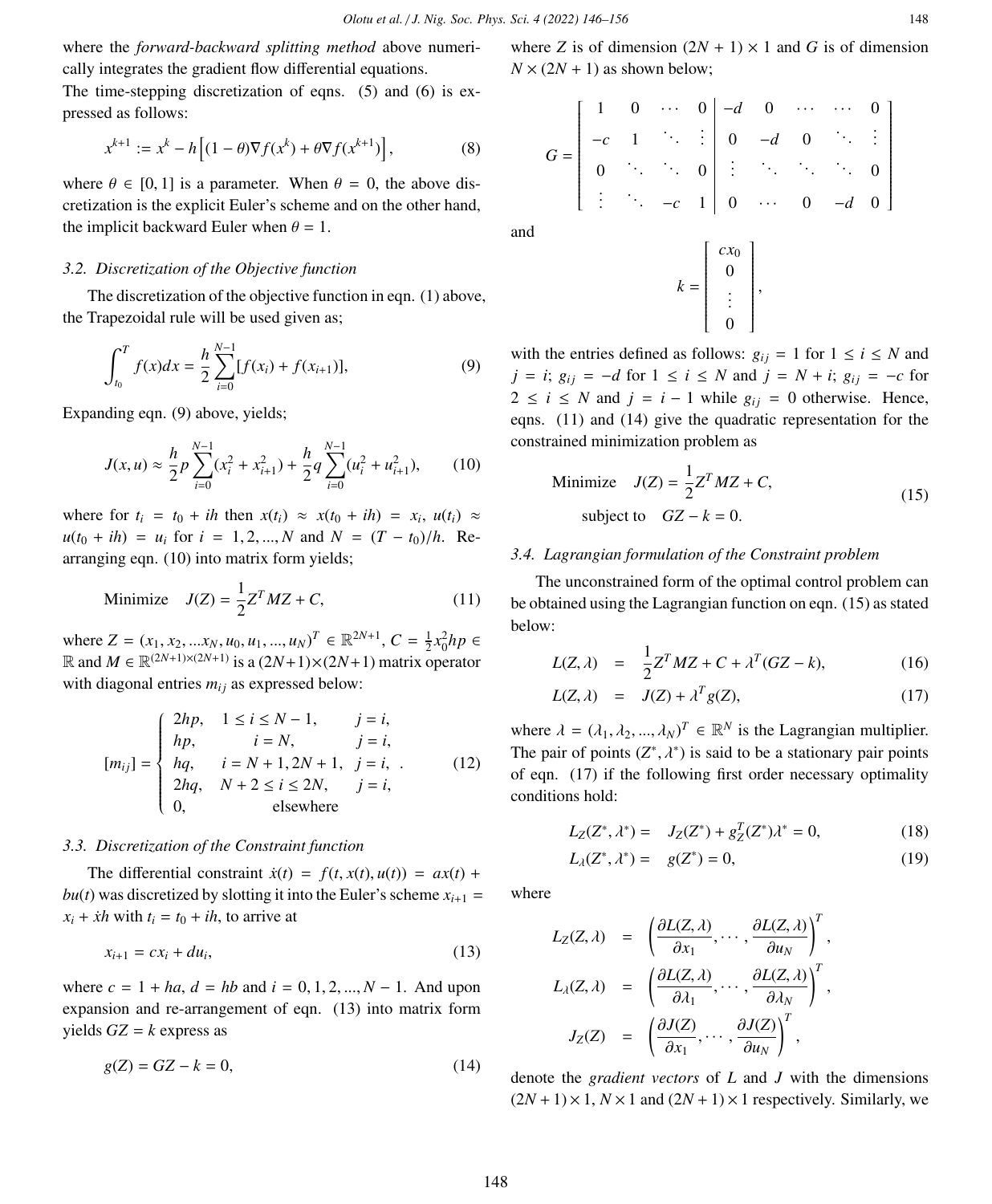have the Jacobian of *g* with dimension  $N \times (2N + 1)$  represented below:

$$
g_Z(Z) = \begin{bmatrix} \frac{\partial g_1(Z)}{\partial x_1} & \frac{\partial g_1(Z)}{\partial x_2} & \cdots & \frac{\partial g_1(Z)}{\partial u_N} \\ \frac{\partial g_2(Z)}{\partial x_1} & \frac{\partial g_2(Z)}{\partial x_2} & \cdots & \frac{\partial g_2(Z)}{\partial u_N} \\ \vdots & \vdots & \vdots & \vdots \\ \frac{\partial g_N(Z)}{\partial x_1} & \frac{\partial g_N(Z)}{\partial x_2} & \cdots & \frac{\partial g_N(Z)}{\partial u_N} \end{bmatrix} .
$$
 (20)

In order to fulfill the above optimality conditions, the continuous gradient flow reformulation with the given initial condition *Z*<sup>0</sup> is derived as follows;

$$
\frac{dZ}{dt} = -L_Z(Z(t), \lambda(Z(t))), \ Z(0) = Z_0,\tag{21}
$$

$$
\frac{dZ}{dt} = \varphi(Z). \tag{22}
$$

Substituting eqn. (18) into (21) yields,

$$
\frac{dZ}{dt} = -[J_Z(Z(t)) + g_Z^T(Z(t))\lambda^0(Z(t))], \ Z(0) = Z_0 \tag{23}
$$

such that the choice of  $\lambda^0(Z)$  is to satisfy

$$
L_Z(Z, \lambda^0(Z)) = \tau g_Z^T(Z) g(Z),
$$
 (24)

in the least square sense, where  $\tau > 0$  is a parameter. Substituting eqn. (18) into (24) yields,

$$
J_Z(Z) + \lambda^0(Z)g_Z^T(Z) = \tau g_Z^T(Z)g(Z).
$$
 (25)

Obtaining the least squares solution of  $\lambda^0(Z)$  in en. (25) yields,

$$
\lambda^{0}(Z)g_{Z}^{T}(Z) = \tau g_{Z}^{T}(Z)g(Z) - J_{Z}(Z),
$$
\n(26)

$$
\lambda^{0}(Z) = [g_{Z}^{T}(Z)]^{\dagger} \{ \tau g_{Z}^{T}(Z)g(Z) - J_{Z}(Z) \}, \tag{27}
$$

where the superscript '†' refers to the pseudo inverse of  $g_Z^T(Z)$ in Layton [9].

Theorem 3.1. *The constraint equations for the discretized optimal control problem g*(*Z*) *satisfies the linearly independent constraint qualification (LICQ) for any feasible point Z*<sup>∗</sup> *. The LICQ states that the gradient of the active inequality constraints and the gradient of the equality constraints are linearly independent at Z*<sup>∗</sup> *. eyiu*

LICQ holds if  $g_{1Z}(Z), g_{2Z}(Z), ..., g_{NZ}(Z)$  are linearly independent for any feasible point *Z* ∗ . Thus

$$
\alpha_1 g_{1Z}(Z) + \alpha_2 g_{2Z}(Z) + \dots + \alpha_N g_{NZ}(Z) = 0 \tag{28}
$$

implies that  $\alpha_i = 0$ . Hence, the dimension of the row space of *G* must be *N*.

Applying the row-reduction process to  $G$  in eqn.  $(3.3)$ , we have  $\bar{G}_* = [I|V]$  written as  $\bar{G}_* =$ 

$$
\begin{bmatrix} 1 & 0 & \cdots & 0 & -d & 0 & \cdots & \cdots & 0 \\ 0 & 1 & \ddots & \vdots & -cd & -d & \ddots & \ddots & \vdots \\ \vdots & \ddots & \ddots & 0 & \vdots & \ddots & \ddots & \ddots & \vdots \\ 0 & \cdots & 0 & 1 & -c^{N-1}d & \cdots & -cd & -d & 0 \end{bmatrix}
$$
, (29)

where  $I \in \mathbb{R}^{N \times N}$  and  $V \in \mathbb{R}^{N \times (N+1)}$ . The entries  $g_{ij}^*$  of  $\bar{G}_*$  can be defined as follows:

$$
[g_{ij}^*] = \begin{cases} 1, & 1 \le i \le N, \ j = i; \\ -c^k d, & k+1 \le i \le N, \ j = N+i-2; \\ \text{for } k = 1, 2, ..., N-1, \\ 0, & \text{elsewhere.} \end{cases}
$$
(30)

Thus, rank of  $\bar{G}_*$  equals rank of *G* and  $\alpha_i = 0$  are the parameters that make  $g_{\alpha_i}(Z)$ ,  $g_{\alpha_i}(Z)$ , linearly independent eters that make  $g_{1Z}(Z), g_{2Z}(Z), ..., g_{NZ}(Z)$  linearly independent for any feasible point  $Z$ <sup>∗</sup> and  $G$ (*Z*) satisfies LICQ. From theorem (3.1), we have for any feasible point  $Z^*$  that  $\bar{G}_* \in \mathbb{R}^{N \times (2N+1)}$ is re-structured into a  $N \times N$  non-singular (invertible) Gram matrix *G*<sup>∗</sup> given as

$$
G_* = g_Z(Z)g_Z^T(Z). \tag{31}
$$

Multiplying both sides of eqn. (25) by  $g_Z(Z)$  arrives at

$$
g_Z(Z)(J_Z(Z) + \lambda^0(Z)g_Z^T(Z)) = \tau g_Z(Z)g_Z^T(Z)g(Z). \tag{32}
$$

Therefore, with  $G_*(Z) = g_Z(Z)g_Z^T(Z)$ , eqn. (32) becomes

$$
g_Z(Z)J_Z(Z) + g_Z(Z)\lambda^0(Z)g_Z^T(Z) = \tau G_*g(Z)
$$

and simplified to get

$$
G_*\lambda^0(Z) = \tau G_*g(Z) - g_Z(Z)J_Z(Z). \tag{33}
$$

Pre-multiplying eqn. (33) by  $G_*^{-1}$  yields

$$
G_*^{-1}G_*\lambda^0(Z) = G_*^{-1}\tau G_*g(Z) - G_*^{-1}g_Z(Z)J_Z(Z),\tag{34}
$$

and solving for  $\lambda^0(Z)$  to obtain

$$
\lambda^{0}(Z) = \tau g(Z) - G_{*}^{-1} g_{Z}(Z) J_{Z}(Z), \qquad (35)
$$

where eqns. (27) and (35) are equivalent. Consequently, eqn. (27) can be express as

$$
\lambda^{0}(Z) = (g_{Z}^{T}(Z))^{\dagger} [\tau g_{Z}^{T}(Z)g_{Z}(Z) - J_{Z}(Z)],
$$
  
=  $\tau g_{Z}(Z) - G_{*}^{-1} J_{Z}(Z)g_{Z}(Z),$ 

where  $G_*^{-1} = [g_Z^T(Z)g_Z(Z)]^{-1}$ , hence the pseudo-inverse of  $[g_Z^T(Z)]$ is  $[g_Z^T(Z)]^{\dagger} = G_*^{-1}g_Z(Z)$ .

However, eqn. (35) is true when *Z* is sufficiently close to an equilibrium point  $Z^*$ . The choice of  $\lambda^0(Z)$  has the advantage of reducing the complexity in the avaluation of the gradient of  $\lambda^0$ reducing the complexity in the evaluation of the gradient of  $\lambda^0$ <br>with reconst to Z. Thus substituting  $\lambda^0$ (Z) in eqn. (35) obous with respect to *Z*. Thus substituting  $\lambda^0(Z)$  in eqn. (35) above<br>into eqn. (23) viables into eqn. (23) yields;

$$
\dot{Z} = \varphi(Z) = -(J_Z(Z) + g_Z^T(Z)[\tau g(Z)) - G^{-1}(Z)g_Z(Z)J_Z(Z)]). \tag{36}
$$

In testing the convergence of the gradient flow formulation expressed in eqns. (23) and (24), we then considered the LICQ theorem below.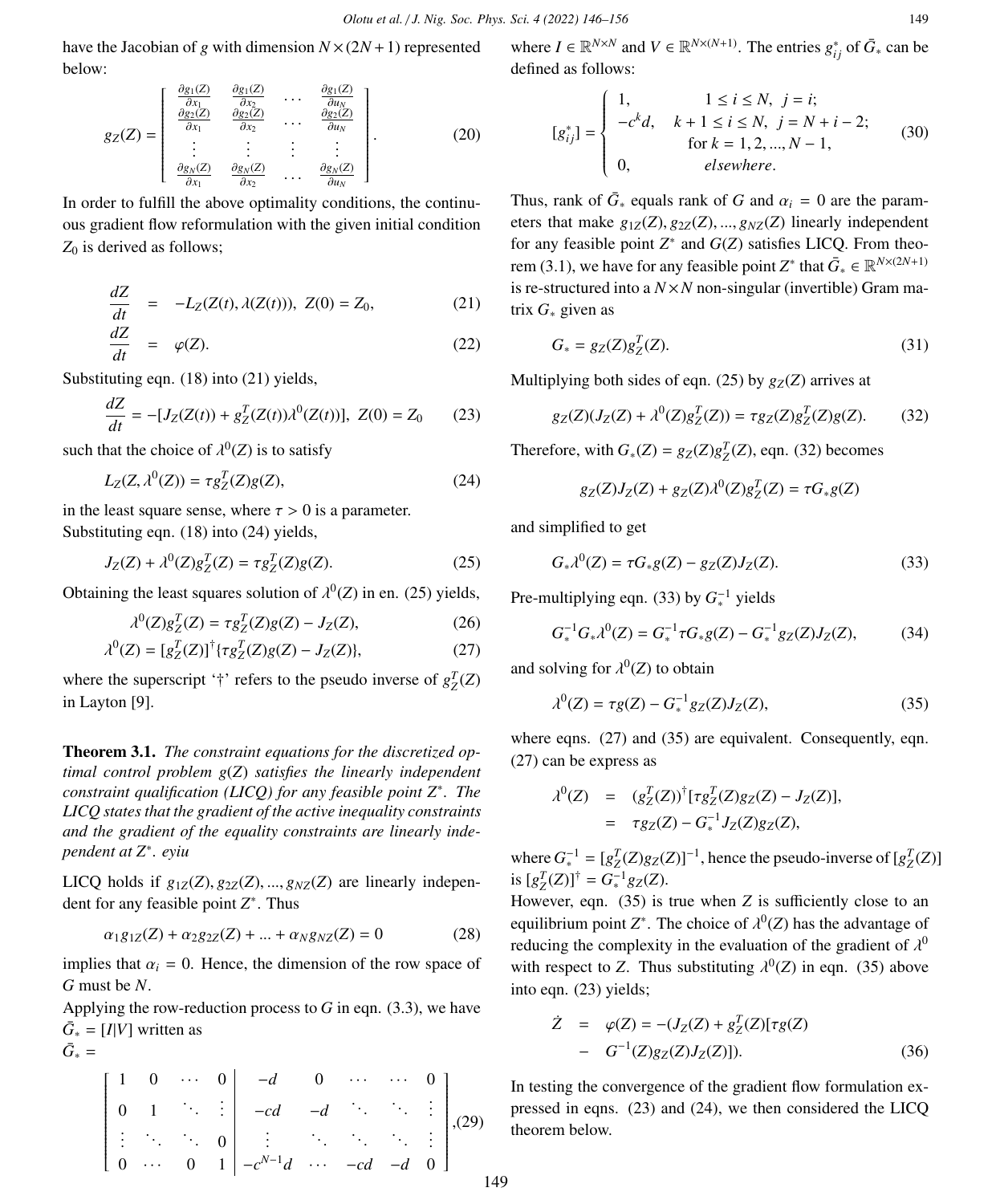**Theorem 3.2.** *Suppose that*  $(Z^*, \lambda^*)$  *is a stationary point, then* 

- 1. *LICQ holds at Z*<sup>∗</sup> *.*
- 2. *For any*  $\bar{Z}$  *satisfying*  $g_Z(Z^*)\bar{Z} = 0$ *, then,*  $Z^T L_{ZZ}(Z^*, \lambda^*) \bar{Z} > 0$  where  $\bar{Z} = Z - Z^*$ .

*It indicates that the pair*  $(Z(t), \lambda^0(Z(t)))$  *tends to*  $(Z^*, \lambda^*)$  *as t*  $\rightarrow$   $\infty$  *provided the starting point*  $Z$  *is sufficiently close to point*  $Z^*$ ∞ *provided the starting point Z*<sup>0</sup> *is su*ffi*ciently close to point Z*<sup>∗</sup> *.*

### *Proof* :

We start by deploying the *Poincare-Lyapunov* stability theorem stated in Haddad *et al.* [8] and Morris [10] thus:

Theorem 3.3 (Liapunov Stability). *Let X*<sup>∗</sup> *be an equilibrium point for*  $X^{'} = J(X)$ *. Let*  $L : \Omega \rightarrow R$  *be a differentiable function defined on an open set* Ω *containing X*<sup>∗</sup> *. Suppose further that*

- 1.  $L(X^*) = \Omega$  and  $L(X) > 0$  if  $X \neq X^*$ ;<br>2.  $i \leq 0$  in  $\Omega$ ,  $X^*$ , then  $X^*$  is stable.
- 2.  $\dot{L}$  ≤ 0 *in*  $\Omega$   $X^*$ ; then  $X^*$  is stable. Furthermore, if L also *satisfies*
- 3.  $\dot{L}$  < 0 *in*  $\Omega$   $X^*$ , *then*  $X^*$  *is asymptotically stable,*

It then requires we show that  $Z^*$  is an asymptotically stable point for  $\dot{Z} = \varphi(Z)$  if  $\varphi(Z)$  is continuously differentiable and the original of the linearized system

$$
\dot{y} = \varphi_Z(Z^*)y,\tag{37}
$$

where  $y := Z - Z^*$ , is exponentially stable (i.e. all eigenvalues of  $\varphi_Z(Z^*)$  are strictly negative). It was however noted that at  $Z^*$  ( $Z^*$   $(2^*)$ ) existing game (18) and (10) because the right  $Z^*$ ,  $(Z^*, \lambda^0(Z^*))$  satisfies eqns. (18) and (19) because the right<br>band side of son. (24) is identically zero; implying that  $\lambda^* =$ hand side of eqn. (24) is identically zero; implying that  $\lambda^* = \lambda^0 (7^*)$  $^{0}(Z^{*}).$ 

Applying Taylor's expansion to the RHS of eqn. (36), about the point *Z*<sup>∗</sup>, gives the following linearized equation

$$
\frac{dZ}{dt} = \varphi(Z) + \varphi_Z(Z) y.
$$
\n(38)

Comparing eqn. (38) with the RHS of eqn. (23) yields

$$
\frac{dZ}{dt} = \varphi(Z^*) + \varphi_Z(Z^*)(Z - Z^*).
$$
 (39)

Recall that

$$
L(Z, \lambda) = J(Z) + \lambda^T g(Z), \tag{40}
$$

$$
L_Z(Z, \lambda) = J_Z(Z) + \lambda^T g_Z(Z), \tag{41}
$$

$$
L_{ZZ}(Z,\lambda) = J_{ZZ}(Z) + g_{ZZ}^T(Z)\lambda, \qquad (42)
$$

then from eqn. (38),

$$
\frac{dZ}{dt} = \varphi(Z^*) + \varphi_Z(Z^*)y, \quad \text{[where } y = Z - Z^*]. \tag{43}
$$

Suppose  $\dot{\varphi}(Z^*) = L_Z(Z, \lambda)$  which is equal to eqn. (41); then differentiating eqn. (41) errings at differentiating eqn. (41) arrives at

$$
\varphi_Z(Z^*) = [J_{ZZ}(Z^*) + \lambda^T g_{ZZ}(Z^*) + g_Z(Z^*) \lambda_Z] y, \n= [L_{ZZ}(Z^*, \lambda^*)) + g_Z(Z^*) \lambda_Z] y.
$$
\n(44)

Therefore, eqn. (39) becomes

$$
\frac{dZ}{dt} = -[L_Z(Z^*, \lambda^*) + [L_{ZZ}(Z^*, \lambda^*) + g_Z^T(Z^*)\lambda_Z^0(Z^*)](Z - Z^*)],
$$
\n(45)

where  $\varphi(Z^*) = L_Z(Z^*, \lambda^*)$  and  $\varphi_Z(Z^*) = L_Z(Z^*, \lambda^*) + \sigma^T(Z^*) + \sigma^T(Z^*)$  $L_{ZZ}(Z^*, \lambda^*) + g_Z^T(Z^*)\lambda_Z^0(Z^*).$ <br>Considering the unknown co

Considering the unknown coefficient  $\lambda_Z^0(Z^*)$  and setting  $L_Z(Z^*, \lambda^*) = 0$  vialde 0 yields,

$$
\frac{dZ}{dt} = -[L_{ZZ}(Z^*, \lambda^*) + g_Z^T(Z^*)\lambda_Z^0(Z^*)](Z - Z^*)].\tag{46}
$$

We seek to differentiate both sides of eqn. (32) with respect to Z and evaluating at Z<sup>\*</sup>. Firstly, we differentiate the LHS of eqn. (32) as follows:

$$
g_Z(Z^*)\frac{d}{dZ}[J_Z(Z) + \lambda^0(Z)g_Z^T(Z)]
$$
  
+  $[J_Z(Z) + \lambda^0(Z)g_Z^T(Z)]\frac{d}{dZ}g_Z(Z)$   
=  $g_Z(Z^*)[J_{ZZ}(Z^*) + \lambda_0(Z^*)\frac{d}{dZ}g_Z^T(Z^*)$  (47)  
+  $g_Z^T(Z)\frac{d}{dZ}\lambda^0(Z)]$   
+  $[J_Z(Z^*)g_{ZZ}(Z^*)\lambda^0(Z)g_Z^T(Z^*)g_{ZZ}(Z^*)$ 

and arrives at

$$
[J_{ZZ}(Z^*)g_Z(Z^*) + \lambda^0 g_{ZZ}^T(Z^*)]g_Z(Z^*)
$$
  
+ 
$$
[J_Z(Z^*)
$$
  
+ 
$$
\lambda^0_Z(Z^*)g_Z^T(Z^*)]g_{ZZ}(Z^*)
$$
  
+ 
$$
\lambda^0_Z(Z^*)g_Z^T(Z^*)g_Z(Z^*).
$$
 (48)

Secondly, we differentiate the RHS of eqn.  $(32)$  as follows;

$$
\tau \frac{d}{dZ} \left[ g_Z^T(Z) g_Z(Z) g(Z) \right]
$$
\n
$$
= \tau \left[ g_Z^T(Z) \frac{d}{dZ} g_Z(Z) g(Z) \right]
$$
\n
$$
+ g_Z(Z) g(Z) \frac{d}{dZ} g_Z^T(Z) \right],
$$
\n
$$
= \tau \left[ g_Z^T(Z^*) g_Z(Z^*) \right] g_Z(Z^*)
$$
\n
$$
+ \tau \left[ g_Z^T(Z^*) g_Z(Z^*) \right] g(Z^*)
$$
\n
$$
+ \tau \left[ g_Z^T(Z^*) \right] g_Z(Z^*) g(Z^*).
$$
\n(49)

Equating eqns. (48) and (49), we have

$$
[J_{ZZ}(Z^*)g_Z(Z^*) + \lambda^0 g_{ZZ}^T(Z^*)]g_Z(Z^*) + [J_Z(Z^*)+ \lambda^0_Z(Z^*)g_Z^T(Z^*)]g_{ZZ}(Z^*) + \lambda^0_Z(Z^*)g_Z^T(Z^*)g_Z(Z^*)
$$
(50)  
=  $\tau[g_Z^T(Z^*)g_Z(Z^*)]g_Z(Z^*)+ \tau[g_Z^T(Z^*)g_{ZZ}(Z^*)]g(Z^*)+ \tau[g_{ZZ}^T(Z^*)]g_Z(Z^*)g(Z^*).$  (51)

150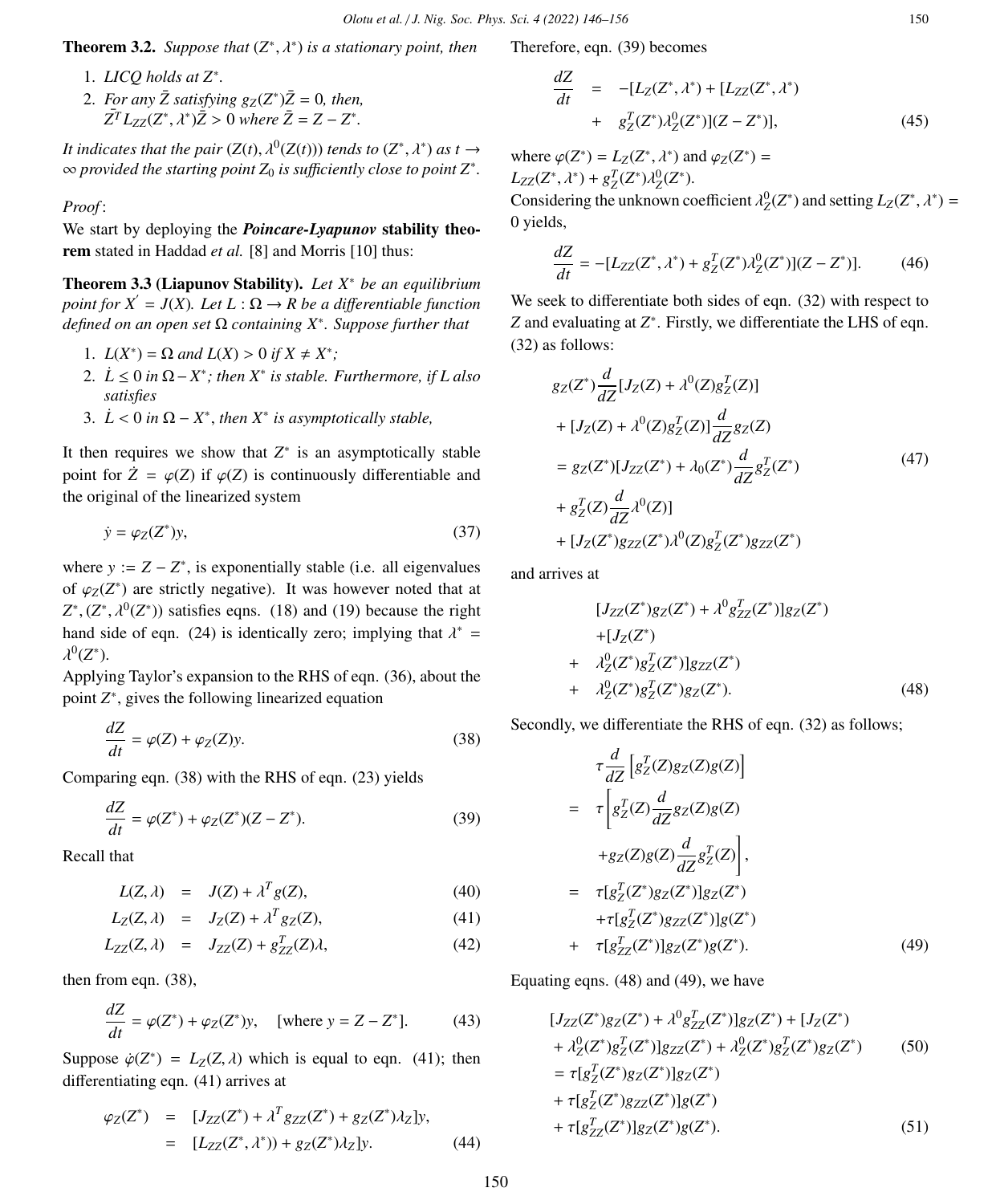Applying eqns. (18) and (19) on eqn. (51), we have

$$
g_Z(Z^*)[L_{ZZ}(Z^*, \lambda^*) + g_Z^T(Z^*)\lambda_Z^0(Z^*)]
$$
  
=  $\tau g_Z(Z^*)g_Z^T(Z^*)g_Z(Z^*),$  (52)

where  $L_{ZZ}(Z^*, \lambda^*) = J_{ZZ}(Z^*)g_Z(Z^*) + \lambda^0 g_{ZZ}^T(Z^*)$  and  $L_Z(Z^*, \lambda) =$ <br> $L_Z(Z^*) + \lambda^0 (Z^*) \circ T(Z^*)$  $J_Z(Z^*) + \lambda_Z^0(Z^*)g_Z^T(Z^*)$ ). Eqn. (52) becomes

$$
g_Z(Z^*)L_{ZZ}(Z^*, \lambda^*) + G(Z^*)\lambda_Z^0(Z^*)
$$
  
=  $\tau G(Z^*)g_Z(Z^*),$  (53)

where  $G(Z^*) = g_Z^T(Z^*)g_Z(Z^*)$ . Making  $\lambda_Z^0(Z^*)$  the subject of eqn. (53) yields

$$
\lambda_Z^0(Z^*) = -G^{-1}(Z^*)g_Z(Z^*)L_{ZZ}(Z^*,\lambda^*) + \tau g_Z(Z^*).
$$
 (54)

Recall that

$$
y = Z - Z^*, \tag{55}
$$

$$
\Rightarrow \qquad \frac{dy}{dt} = \frac{dZ}{dt} - \frac{dZ^*}{dt},\tag{56}
$$

and 
$$
\frac{dy}{dt} = \frac{dZ}{dt}
$$
. (57)

Substituting eqn. (54) into eqn. (46) and considering eqn. (57) yields

$$
\frac{dy}{dt} = -[L_{ZZ}(Z^*, \lambda^*) +\ng_Z^T(Z^*)(-G^{-1}(Z^*)g_Z(Z^*)L_{ZZ}(Z^*, \lambda^*)\n+\tau g_Z(Z^*))]y,
$$
\n(58)

$$
\frac{dy}{dt} = -[L_{ZZ}(Z^*, \lambda^*) ++g_Z^T(Z^*)g_z(Z^*)L_{ZZ}(Z^*, \lambda^*)G^{-1}(Z^*)-\tau g_Z(Z^*)g_Z^T(Z^*)]y,
$$
(59)

$$
\frac{dy}{dt} = [-L_{ZZ}(Z^*, \lambda^*)[I - g_Z^T(Z)G^{-1}(Z)g_Z(Z)] - \tau g_Z^T(Z)g_Z(Z)]y.
$$
\n(60)

Since  $Z^*$  is zero at equilibrium point, then

$$
\frac{dy}{dt} = -[(I - g_Z^T(Z)G^{-1}(Z)g_Z(Z))L_{ZZ}(Z^*, \lambda^*) \n+ \tau g_Z^T(Z)g_Z(Z)]y.
$$
\n(61)

Let

$$
S(Z) = I - g_Z^T(Z)G^{-1}(Z)g_Z(Z), \tag{62}
$$

$$
V(Z) = g_Z(Z)g_Z^T(Z),
$$
\n(63)

where *I* is the  $N \times N$  identity matrix. Therefore, eqn. (61) becomes

$$
\frac{dy}{dt} = -[S(Z^*)L_{ZZ}(Z^*, \lambda^*) + \tau V(Z^*)]y.
$$
\n(64)

From above, eqns. (62) and (63) are orthogonal where eqn. (62) is an operator which projects a vector to the null space of  $g_Z(Z)$ , because  $g_Z(Z)S(Z) = 0$ .

Multiplying eqn. (64) from the left by  $g_Z(Z^*)$  yields

$$
g_Z(Z^*)\frac{dy}{dt} = -[\tau g_Z(Z^*)V(Z^*)]y.
$$
 (65)

Eqn. (65) is equivalent to

$$
\frac{dy}{dt} = -[\tau V(Z^*)]y.
$$
\n(66)

Hence, since  $\tau > 0$ , it remains to show that  $V(Z^*)$  is positive definite. Bessell that  $V(Z^*) = e^{T}(Z^*)$  and  $e^{T}(Z^*) = C$ . definite. Recall that  $V(Z^*) = g_Z^T(Z^*)g_Z(Z^*)$  and  $g_Z(Z^*) = G$ ; where *G* whose dimension is  $N \times (2N + 1)$  is given by eqn. (3.3). Therefore,  $Q = GG^T$  with dimension  $N \times N$  is given by

$$
Q = \begin{bmatrix} 1 + d^2 & -c & 0 & \cdots & 0 \\ -c & \alpha & -c & 0 & \vdots \\ 0 & \ddots & \ddots & \ddots & 0 \\ \vdots & \ddots & \ddots & \ddots & -c \\ 0 & \cdots & 0 & -c & \alpha \end{bmatrix},
$$
(67)

where  $\alpha = 1 + c^2 + d^2$ .

# Theorem 3.4 (Sylvester's Criterion). *A real,*

*symmetric matrix is positive definite if and only if all the principal minors are positive definite. Gilbert [7].*

Considering the implementation of Theorem 3.4 on the matrix *Q*, we seek to establish that the matrix is positive definite. Firstly, Q is real since for every  $q_{i,j} \in Q$ ,  $q_{i,j} \in R$  (i.e. all the diagonal entries in eqn. (67) are real). Secondly,  $Q = g_Z^T(Z^*)g_Z(Z^*)$  is symmetric since  $(Q)^T = [g_Z^T(Z^*)g_Z(Z^*)]^T$  $g_Z^T(Z^*)g_Z(Z^*) = Q.$ However, we also seek to establish that the principal minors  $Q_i$ ,

 $\forall i = 1, 2, 3, \dots N$ , of *Q* are all positive definite. When  $i = 1, 2, 3$ , and 4,  $Q_1$ ,  $Q_2$ ,  $Q_3$  and  $Q_4$  are 1,  $1 + c^2$ ,  $1 + c^2 + c^4$  and 1 respectively; and are all positive  $\forall c, d > 0$ . We then assumed, by mathematical induction, that it is true for  $Q_k$  when  $i = k$ and  $Q_{k+1}$  when  $i = k + 1$ . And by Cholesky, it was shown that  $Q_{k+1}$  is positive definite and that all the principal minors of  $Q$ are positive definite [*See Appendix*]. We, therefore, concluded that the matrix  $Q = GG^T$  is positive definite.

# *3.5. Construction of the Modified Gradient Flow Method (MGFM)*

We now considered the discretization of the formulation of eqns. (23) and (24) using three level implicit time discretization scheme with splitting parameters  $\theta_1$  and  $\theta_2$  where  $\theta_3 = (1 - \theta_1 - \theta_2)$  $\theta_2$ ).

Let  $0 = t_0 < t_1 < t_2 < t_3 < ... < t_k = t$  be a sequence time points for the time *t* ≥ *t*<sub>0</sub>, *h*<sub>*k*</sub> = *t*<sub>*k*+1</sub> − *t*<sub>*k*</sub> and  $δ_{Z_{k+1}} = Z_{k+2} - Z_k$ being the sequence of solution distance between two successive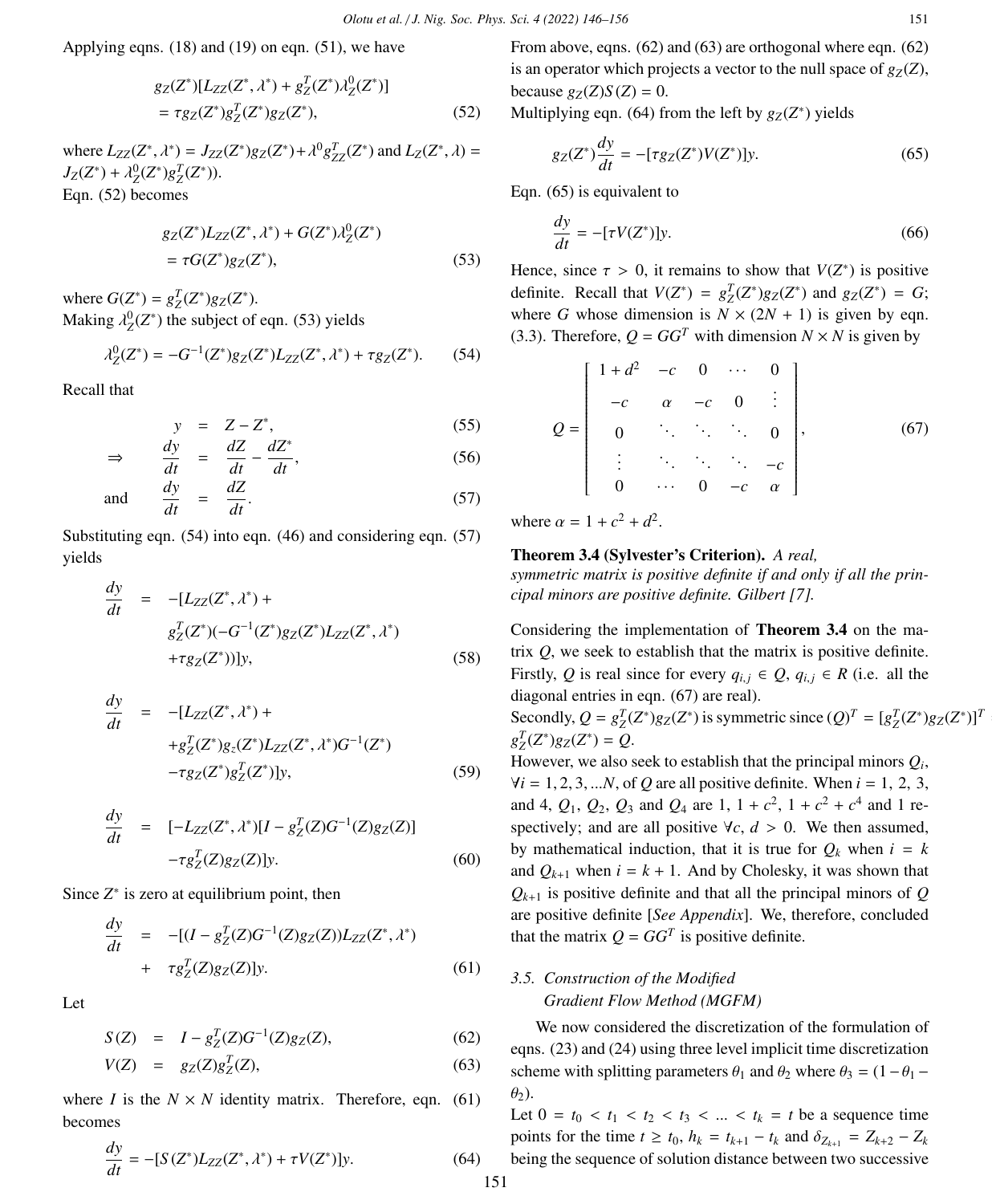equilibrium points. We discretize eqn. (23) by the following implicit time stepping algorithm;

$$
\frac{Z_{k+2} - Z_{k+1}}{h_{k+1}} = -[\theta_3 L_Z(Z_{k+2}, \lambda_{k+2}^0) +
$$
  

$$
\theta_2 L_Z(Z_{k+1}, \lambda_{k+1}^0) + \theta_1 L_Z(Z_k, \lambda_k^0)].
$$
 (68)

Simplified to

$$
Z_{k+2} - Z_{k+1} = -h_{k+1}[\theta_3 L_Z(Z_{k+2}, \lambda_{k+2}^0) +
$$
  

$$
\theta_2 L_Z(Z_{k+1}, \lambda_{k+1}^0) + \theta_1 L_Z(Z_k, \lambda_k^0)].
$$
 (69)

Employing Taylor's expansion about  $(Z_{k+2}, \lambda_{k+2}^0)$  arrives at

$$
Z_{k+1} = Z_k + h_k Z_k + O||h_k||^2,
$$
\n(70)

$$
L_Z(Z_{k+2}, \lambda_{k+2}^0) = L_Z(Z_k, \lambda_k^0) + H(Z_k, \lambda_k^0) \delta_{Z_{k+1}}
$$

$$
+ O||\delta_{Z_{k+1}}||^3, \tag{71}
$$
  

$$
L_Z(Z_{k+1}, \lambda_{k+1}^0) = L_Z(Z_k, \lambda_k^0) + H(Z_k, \lambda_k^0) \delta_{Z_k} + O||\delta_{Z_k}||^3, \tag{72}
$$

where,  $\delta_{Z_k} = Z_{k+1} - Z_k$  and  $H(Z_k, \lambda_k) = L_{ZZ}(Z_k, \lambda_k^0) + L_{Z\lambda_k^0}((Z_k, \lambda_k))\lambda_Z(Z_k)$ is the Hessian of  $L(Z, \lambda)$ . Substituting eqns. (70), (71) and (72) into eqn. (69) yields

$$
Z_{k+2} = Z_k + h_k Z'_k + O||h_k||^2
$$
  
\n
$$
-h_{k+1}[\theta_3(L_Z(Z_k, \lambda_k^0))
$$
  
\n
$$
+ H(Z_k, \lambda_k^0)\delta_{Z_{k+1}} + O||\delta_{Z_{k+1}}||^3)
$$
  
\n
$$
+ \theta_2(L_Z(Z_k, \lambda_k^0) + H(Z_k, \lambda_k^0)\delta_{Z_k}
$$
  
\n
$$
+ O||\delta_{Z_k}||^2) + \theta_1 L_Z(Z_k, \lambda_k^0)].
$$
\n(73)

Neglecting the higher order terms in eqn. (73) and solving the resultant equation for  $Z_{k+2}$  yields

$$
Z_{k+2} = Z_k + h_k Z_k - h_{k+1} \theta_3 L_{Zk}
$$
  
\n
$$
-h_{k+1} \theta_3 H_{Zk} Z_{k+2} + h_{k+1} \theta_3 H_{Zk} Z_k
$$
  
\n
$$
-h_{k+1} \theta_2 L_{Zk} + +h_{k+1} h_k \theta_2 H_{Zk} L_{Z_k}
$$
  
\n
$$
-h_{k+1} \theta_1 L_{Z_k}.
$$
\n(74)

For equal step size,  $h_{k+1} = h_k$  with  $\theta_1 = 0$  we obtain  $Z_{k+2}$  expressed below

$$
Z_{k+2} = Z_k + h_k Z_k - h_k \theta_3 L_{Zk} - h_k \theta_3 H_{Zk} Z_{k+2}
$$
  
+
$$
h_k \theta_3 H_{Zk} Z_k - h_k \theta_2 L_{Zk}
$$
  
+
$$
h_k^2 \theta_2 H_{Zk} L_{Z_k}.
$$
 (75)

In collecting like terms and factorizing eqn. (75), it becomes

$$
(I + h_k \theta_3 H_{Zk})Z_{k+2}
$$
  
=  $(I + h_k \theta_3 H_{Z_k})Z_k - (\theta_2 + \theta_3)h_k L_{Zk}$   
+  $h_k^2 \theta_2 H_{Zk} L_{Zk}$ ,  
=  $(I + h_k \theta_3 H_{Z_k})Z_k + (-h_k I$   
+  $h_k^2 \theta_2 H_{Zk})L_{Zk}$ . (76)

Making  $Z_{k+2}$  the subject of formula in eqn. (76) yields

$$
Z_{k+2} = (I + h_k \theta_3 H_{Zk})^{-1} [(I + h_k \theta_3 H_{Zk}) Z_k + (-h_k I + h_k^2 \theta_2 H_{Zk}) L_{Zk}],
$$
  
=  $Z_k - h_k (I + h_k \theta_3 H_{Zk})^{-1} \times [I - h_k \theta_2 H_{Zk}] L_{Z_k},$ 

for any  $\theta_2, \theta_3 \in [0, 1]$  and  $\theta_2 + \theta_3 = 1$  by the time-stepping algorithm for convex functions.

Also, from eqn. (76), we obtained

$$
(I + h_k \theta_3 H_{Z_k})(Z_{k+2} - Z_k)
$$
  
=  $-h_k (I + h_k \theta_2 H_{Zk}) L_{Zk}$ . (77)

Given that  $\delta_{k+1} = Z_{k+2} - Z_k$  and  $\theta_2 = 0$ , eqn. (77) becomes

$$
(I + h_k \theta_3 H_{Z_k}) \delta_{Z_{k+1}} = -h_k L_{Zk}.
$$
\n(78)

Thus, for any initial guess  $Z_0$ , eqn. (77) defines a series converging to the solution of the optimal control problem stated in eqns. (1) to (3). Hence, the Modified Gradient Flow (MGF) Algorithm for the Discretized Optimal Control Problem (OCP) is stated as follows:

| <b>MGF Algorithm for Discretized OCP</b>                             |
|----------------------------------------------------------------------|
| Step 1: <b>Input</b> the operator $G \in R^{N \times (2N+1)}$ .      |
| $Z_0 \in R^{2N+1}$ , parameters $\theta_2, \theta_3 \in [0, 1]$ ,    |
| sequence of time step-size $\{h_k\}$ and tolerance                   |
| $(\sigma > 0)$ sufficiently small. Set $k = 0$ .                     |
| Step 2: <b>Compute</b> $\lambda_{Z_k}^0$ using eqn. (54).            |
| Step 3: Solve for $\delta_{Z_{k+1}}$ in the system using             |
| the CGM $(I + h_k \theta_3 H_{Z_k}) \delta_{Z_{k+1}} = -h_k L_{Z_k}$ |
| (where $\delta_{Z_{k+1}} = Z_{k+2} - Z_k$ )                          |
| Step 4: <b>Update</b> : $Z_{k+2} = Z_k + \delta_{Z_{k+1}}$ .         |
| Step 5: <b>Stop</b> the process if $  H_{Z_k}   \leq \sigma$ ,       |
| otherwise, set $k = k + 1$ and repeat step 3.                        |

#### *3.6. Error and Convergence Analysis*

The convergence analyses of the MGFM requires us to shown the rate and type of convergence of the algorithm for varying values of parameters  $\theta$ 1,  $\theta$ 2 and  $\theta$ 3. We shall show that the algorithm is super-linearly convergent for some  $\theta_2$  and  $\theta_3$  and quadratically convergent if  $\theta_1 = \theta_2 = 0$  and  $\theta_3 = 1$ .

**Theorem 3.5.** Let  $\{Z_k\}$  be the sequence defined in eqn. (77) and  $(Z^{\hat{a}}, \lambda^{\hat{a}})$  *be the solution of eqns.* (1) *and* (2)*. If the initial augss*  $Z_2$  *is sufficiently close to*  $Z$  *then we have guess*  $Z_0$  *is sufficiently close to Z, then we have* 

- 1.  $Z_k$  *converges linearly to*  $Z^{\hat{a}}$  *if*  $\theta_1, \theta_2, \theta_3 \in [0, 1]$  *and*  $h_k > 0$ <br>*is sufficiently small is su*ffi*ciently small;*
- 2.  $Z_k$  *converges to*  $Z^{\hat{a}}$  *quadratically if*  $\theta_2 = 0$ ,  $\theta_3 = 1$  *and*  $h_k \to \infty$ .

We shall prove the two cases separately.

152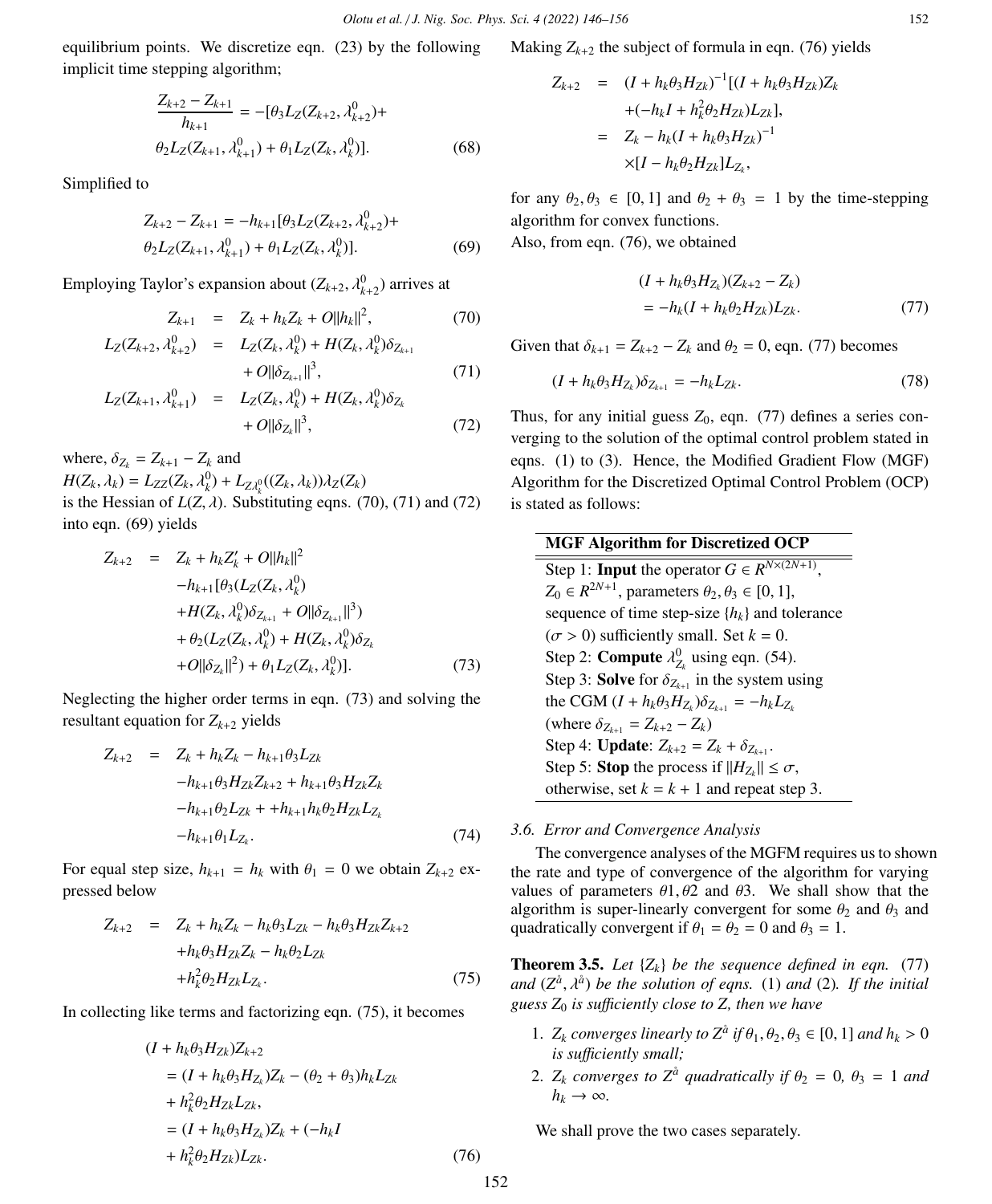• Case 1.  $\theta_1, \theta_2, \theta_3 \in [0, 1]$ . From eqn. (77) we have:  $(I + h_k \theta_3 H_{Z_k})(Z_{k+2} - Z_k) = -h_k(I - h_k \theta_3 H_{Z_k})$  $-h_k(I - h_k\theta_2H_{Z_k})L_{Z_k}.$ <br>  $H_{\text{max}}$ 

Hence,

$$
Z_{k+2} = Z_k - h_k[(I - h_k \theta_2 H_{Z_k})L_{Z_k} + \theta_3 H_{Z_k}(Z_{k+2} - Z_k)].
$$

Let  $(Z^*, \lambda^*)$  be the minimum points of eqns. (16) and (17) and  $e_{k+1} = Z_{k+1} - Z^*$ and  $e_{k+1} = Z_{k+1} - Z^*$ .

Subtracting  $Z^*$  from both sides of the above equation and noting that we have

$$
e_{k+1} = e_k - h_k[(I - h_k \theta_2 H_{Z_k})(L_{Z_k} - L_{Z_k^*}) + \theta_3 H_{Z_k}(e_{k+1} - e_k)].
$$
\n(79)

Thus, by the Mean Value Theorem,

$$
e_{k+1} = e_k - h_k[(I - h_k \theta_2 H_{Z_k}) H_{Z_k}^{L_k} e_k + \theta_3 H_{Z_k}(e_{k+1} - e_k)], \qquad (80)
$$

where  $\zeta_k$  denotes a point in the line segment connecting  $Z_k$  and  $Z^*$ . Taking the norm of both sides, we have

$$
||e_{k+1}|| \leq \gamma(Z_k, \lambda_k^0, \zeta_k, \theta_1, \theta_2, \theta_3, h_k)||e_k||,
$$
 (81)

where

$$
\gamma(Z_k, \lambda_k^0, \zeta_k, \theta_1, \theta_2, \theta_3, h_k) =
$$
  
 
$$
||{I - h_k(I + \theta_3 H_{Z_k})^{-1}(I - \theta_2 H_{Z_k})H_{Z_k}^{\zeta_k}}||. \qquad (82)
$$

From eqn. (81), we see that if

 $\gamma(Z_k, \lambda_k^0, \zeta_k, \theta_1, \theta_2, \theta_3, h_k) < 1$ , then  $e_k$  converges to zero linearly To show this we need to prove that  $H_z$  is poslinearly. To show this, we need to prove that  $H_{Z_k}$  is positive definite. But by theorems and ,  $H_{Z_k}$  is positive definite. With these, when  $Z_k$  is sufficiently close to  $Z^*$ , from eqn. (82), it is seen that if  $\theta_1, \theta_2, \theta_3 \in [0, 1]$  and  $h_k$  sufficiently small, we have

$$
\gamma(Z_k, \lambda_k^0, \zeta_k, \theta_1, \theta_2, \theta_3, h_k)
$$
  
 
$$
\leq \left(1 - \frac{h_k(1 - h_k \theta_2 \lambda_{min}^k) \lambda_{min}^k}{1 + h_k \theta_3 \lambda_{max}^k}\right) < 1,
$$
 (83)

where  $\lambda_{min}^k$  and  $\lambda_{max}^k$  denote the minimum and maximum<br>eigenvalues of  $H_z$  respectively. Therefore, eqn. (81) eigenvalues of  $H_{Z_k}$ , respectively. Therefore, eqn. (81) implies that  $\lim_{k\to\infty} e_k = 0$  is linear. This proves that  $Z_k$ converges linearly to  $Z^{\hat{a}}$  if  $\theta_1, \theta_2, \theta_3 \in [0, 1]$  and  $h_k > 0$  is sufficiently small sufficiently small.

• Case 2.  $\theta_3 = 1$ .

From eqn. (77), when  $\theta_3 = 1$  and  $h_k = h$ , we have

$$
\frac{Z_{k+2}-Z_k}{h}=-(L_{Z_k}+H_{Z_k}\delta_{Z_{k+1}}).
$$

When  $h \to \infty$ , the above equation becomes

$$
H_{Z_k} \delta_{Z_{k+1}} + L_{Z_k} = 0. \tag{84}
$$

Eqn. (84) coincides with the equation resulting from the application of the Newton's method to  $L_z = 0$ . Hence,  $Z_k$ converges quadratically to  $Z^*$  if  $Z_0$  is sufficiently close to *Z* ∗ .



Figure 1. State Behaviors in various Algorithms



Figure 2. Control Behaviors in various Algorithms

# 4. Examples and Numerical Results

The numerical examples and respective results are presented below based on the construction of modified gradient flow method (MGFM) for discretized optimal control problems. The results show the robustness and efficiency of the scheme (MGFM) as compared with existing schemes.

#### *Example 1*

Considering the optimal control problem presented by [1]

Minimize 
$$
I(x, u) = \int_0^1 (x^2(t) + u^2(t))dt,
$$
 (85)

subject to 
$$
\dot{x} = 2x(t) + 5u(t), \quad x(0) = 1.
$$
 (86)

The analytical solution is given as

$$
\begin{pmatrix} x \\ \lambda \end{pmatrix} = \begin{pmatrix} 1.0000 \\ -0.5908 \end{pmatrix} e^{-5.3852t},
$$
 (87)

and the control variable is given as  $u(t)$  =

 $-1.4770e^{-5.3852t}$ . The solution of eqns. (85) and (86) were<br>obtained using  $h = 0.1$  and  $h_k = 20$  by the modified gradiobtained, using  $h = 0.1$  and  $h_k = 20$ , by the modified gradient algorithm for discretized optimal control problems and the results were compared with the existing algorithms as shown in table 1 below. However, the step-size  $h = 0.1$  was chosen for the purpose of illustration. Meanwhile smaller choices of step-size could be used for better refinement.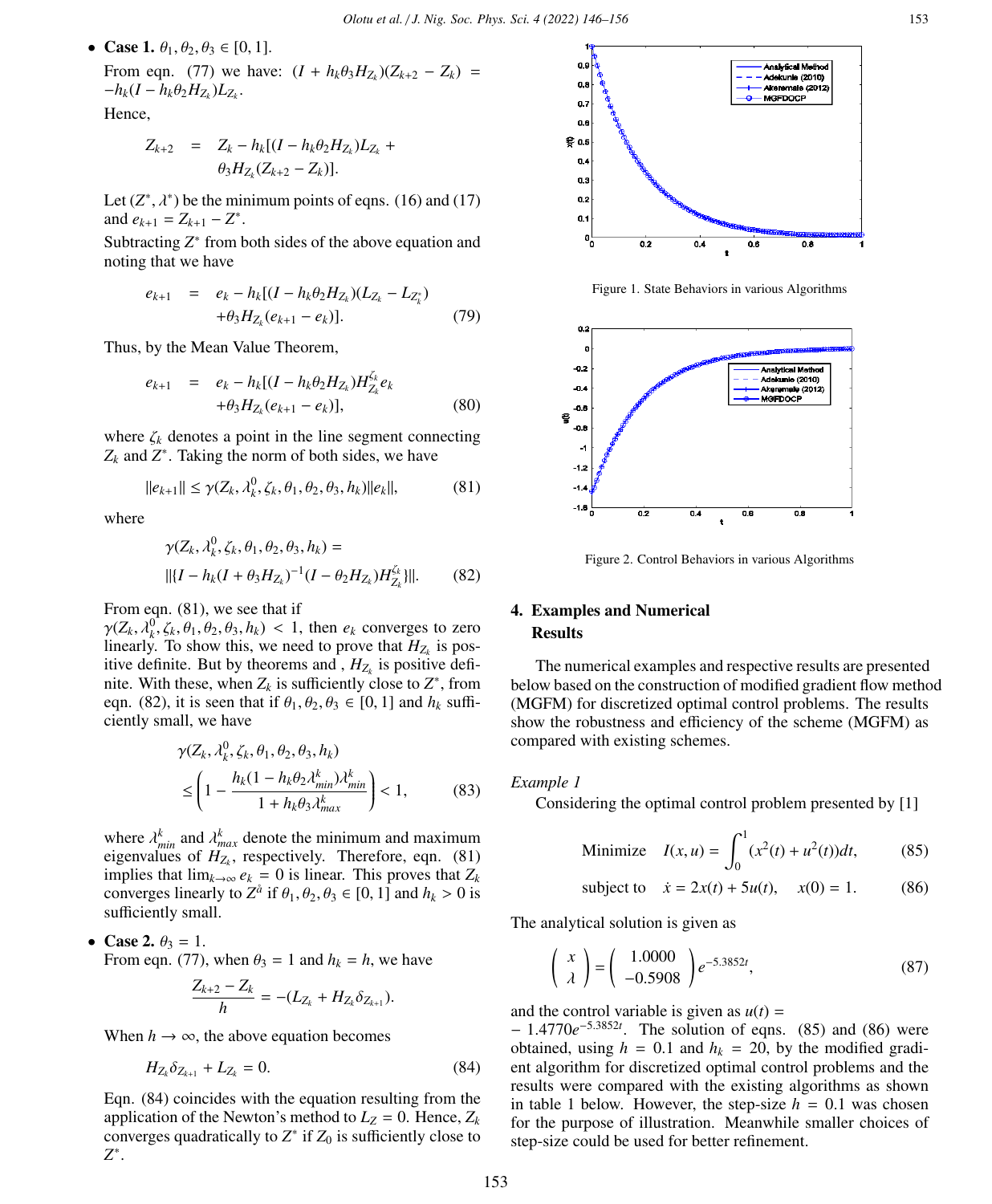| Algorithm         | objective functional value |
|-------------------|----------------------------|
| Analytical Method | 0.2953894                  |
| Adekunle [1]      | 0.3033885                  |
| Akeremale [2]     | 0.2955932                  |
| <b>MGFM</b>       | 0.2955879                  |
|                   |                            |

Algorithm Objective Functional Value Analytical Method 0.5647<br>Adekunle [1] 0.5746 Adekunle [1] 0.5746<br>Akeremale [2] 0.5649 Akeremale [2] 0.5649<br>MGFM 0.5648  $MGFM$ 

# *Table 1: Comparison of Objective Functional Values of Existing Methods for Example 1*

Results: From table 1 above, it was observed that the objective functional value (0.2955879) for the developed MGFM agreed favourably with the value (0.2953894) obtained from the analytical method and better than the values obtained by Adekunle [1] and Akeremale [2] from Conjugate Gradient Method (CGM) and Extended Conjugate Gradient Method (ECGM) respectively.

*Table 2a: Errors in the State variables for Example 1*

|     | $ x(t) - \hat{x}(t)  (\times 10^{-3})$ |                            |             |
|-----|----------------------------------------|----------------------------|-------------|
| t   |                                        | Adekunle [1] Akeremale [2] | <b>MGFM</b> |
| 0.0 | 0                                      | 0                          | 0           |
| 0.1 | 3.2204                                 | 0.5528                     | 0.5525      |
| 0.2 | 3.8300                                 | 0.3680                     | 0.3677      |
| 0.3 | 3.4841                                 | 0.3414                     | 0.3410      |
| 0.4 | 2.9424                                 | 0.4447                     | 0.4442      |
| 0.5 | 2.5506                                 | 0.6968                     | 0.6962      |
| 0.6 | 2.4892                                 | 1.1667                     | 1.1650      |
| 0.7 | 2.9118                                 | 1.9867                     | 1.9858      |
| 0.8 | 4.0417                                 | 3.4014                     | 3.4005      |
| 0.9 | 6.2660                                 | 5.8292                     | 5.8279      |
| 1.0 | 10.266                                 | 9.9981                     | 9.9789      |
|     |                                        |                            |             |

|     | $ u(t) - \hat{u}(t)  (\times 10^{-4})$ |               |             |
|-----|----------------------------------------|---------------|-------------|
| t   | Adekunle [1]                           | Akeremale [2] | <b>MGFM</b> |
| 0.0 | 38.796                                 | 38.419        | 38.4202     |
| 0.1 | 18.131                                 | 0.6668        | 0.6555      |
| 0.2 | 7.9765                                 | 0.2654        | 0.2562      |
| 0.3 | 3.1973                                 | 0.0149        | 0.0755      |
| 0.4 | 1.1303                                 | 0.1891        | 0.1949      |
| 0.5 | 4.3839                                 | 0.4248        | 0.4294      |
| 0.6 | 4.8076                                 | 0.7726        | 0.7761      |
| 0.7 | 1.0193                                 | 1.3417        | 1.3442      |
| 0.8 | 2.0619                                 | 2.3045        | 2.3062      |
| 0.9 | 3.8245                                 | 3.9497        | 3.9505      |
| 1.0 | 6.7705                                 | 6.4026        | 6.4027      |

Table 2 above shows the errors in the state and control variables for example 1 while the errors generated with the MGFM were minimal compared with the errors generated from Adekunle [1] and Akeremale [2]. Figures 1 and 2 below clearly show the

comparisons of the behaviors of the state and control trajectories to the various algorithms respectively. It was observed that the trajectories for both the state and control variables overlap due to closeness in results.

### *Example 2*

Considering the optimal control problem presented by [1]

Minimize 
$$
J(x, u) = \int_0^1 (x^2(t) + u^2(t))dt,
$$
 (88)

subject to  $\dot{x} = 1.705x(t) + 3.021u(t)$ , (89)

$$
x(0) = 1.\tag{90}
$$

*Table 3: Comparison of Objective Functional Values of Existing Methods for Example 2*

|     | $ x(t) - \hat{x}(t)  (\times 10^{-4})$ |               |             |
|-----|----------------------------------------|---------------|-------------|
| t   | Adekunle [1]                           | Akeremale [2] | <b>MGFM</b> |
| 0.0 | 10.000                                 | 10.0000       | 1.0000E     |
| 0.1 | 3.2204                                 | 5.528         | 5.5253      |
| 0.2 | 2,0509                                 | 4.347         | 3.9394      |
| 0.3 | 3.3242                                 | 2.604         | 2.3946      |
| 0.4 | 3.2376                                 | 2.435         | 2.2688      |
| 0.5 | 2.9852                                 | 2.646         | 2.4997      |
| 0.6 | 2.6832                                 | 3.2433        | 3.0992      |
| 0.7 | 2.3921                                 | 4.2860        | 4.1303      |
| 0.8 | 2.1365                                 | 5.8933        | 5.7138      |
| 0.9 | 1.9144                                 | 8.2567        | 8.0424      |
| 1.0 | 1.7012                                 | 10.716        | 11.403      |

### *Table 4b: Errors in the Control variables for Example 1*

Results: From table 3 above, it was observed that the objective functional value, 0.5648, for MGFM agreed favourably with the value (0.5647) obtained from the analytical method; and better than the values obtained by Adekunle [1] and Akeremale [2] from Conjugate Gradient Method (CGM) and Extended Conjugate Gradient Method (ECGM) respectively as expressed in table 3 above.

Results: Table 4 above shows the errors in the state and control variables for example 2 where the errors generated from the use of MGFM were minimal compared to the errors generated from same examples in Adekunle [1] and Akeremale [2]. Figures 3 and 4 below clearly show the comparisons of the behaviors of the state and control trajectories to the various algorithms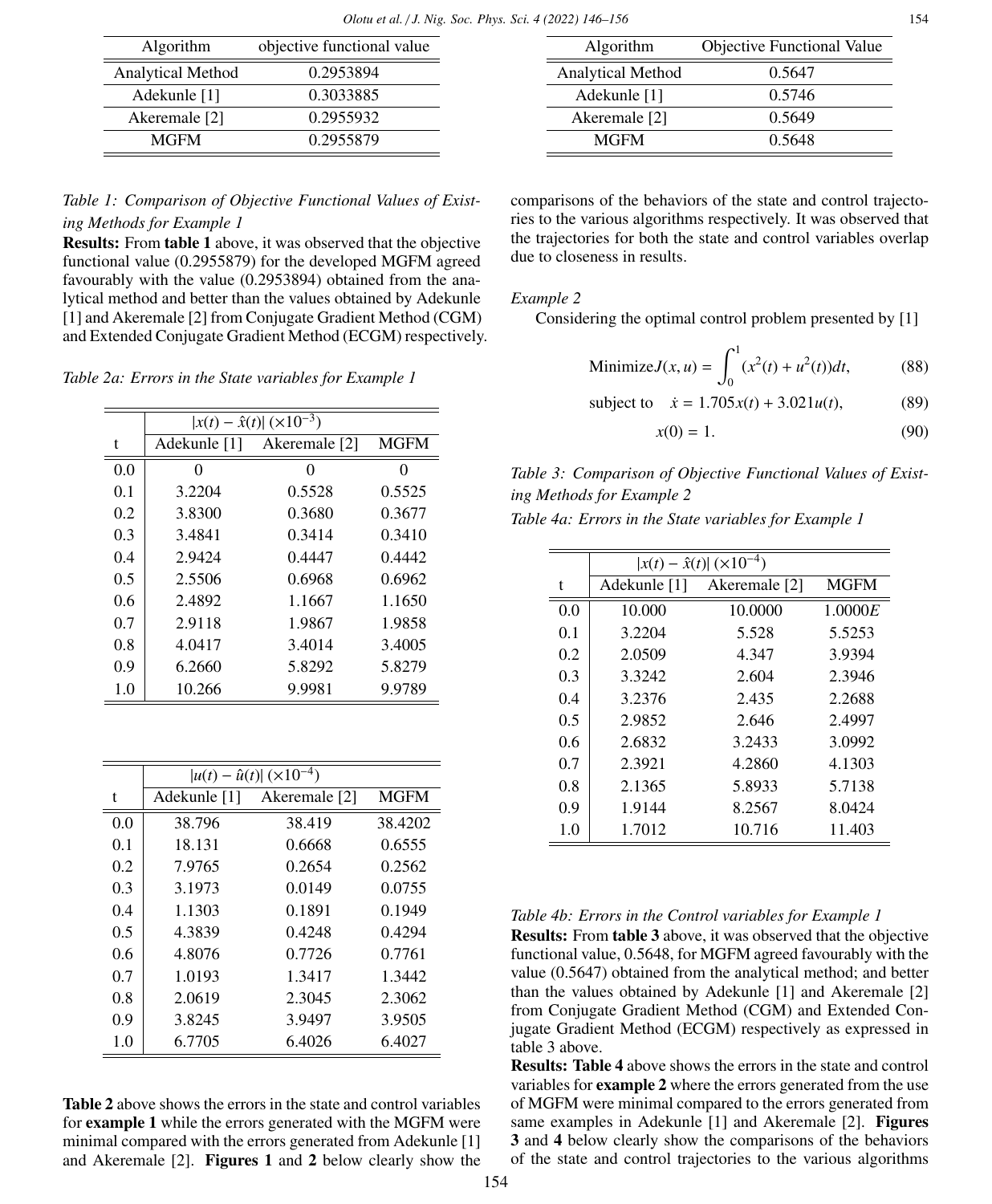|     | $ u(t) - \hat{u}(t)  (\times 10^{-4})$ |               |             |
|-----|----------------------------------------|---------------|-------------|
| t   | Adekunle [1]                           | Akeremale [2] | <b>MGFM</b> |
| 0.0 | 0.2928                                 | 0.3404        | 0.2893      |
| 0.1 | 1.8337                                 | 0.5220        | 0.3179      |
| 0.2 | 1.0622                                 | 1.8094        | 2.4019      |
| 0.3 | 5.9872                                 | 1.1203        | 2.3334      |
| 0.4 | 3.3442                                 | 0.4000        | 0.4941      |
| 0.5 | 1.9971                                 | 0.7234        | 0.7965      |
| 0.6 | 1.5137                                 | 1.1255        | 1.1823      |
| 0.7 | 1.6411                                 | 1.6579        | 1.7019      |
| 0.8 | 2.2516                                 | 2.3872        | 2.4210      |
| 0.9 | 3.3101                                 | 3.4037        | 3.4311      |
| 1.0 | 2.9285                                 | 3.4045        | 2.8932      |



Figure 3. State Behaviors in various Algorithms



Figure 4. Control Behaviors in various Algorithms

respectively. It was observed that the trajectories for both the state and control variables overlap due to closeness in results.

### 5. Conclusion

This paper developed a new scheme for the solution of a quadratic optimal control problem with linear equality constraint. The method is a gradient flow formulation that requires dis-

cretization techniques and a splitting parameter approach for the gradient of the equation whose solution converges to a local minimum of the original problem; either linearly or quadratically. Two linear equality constrained optimal control problems were considered and their results compared with the analytical and two known existing schemes. Thus, it was observed that the new scheme compared favorably with the analytic solutions and performed better than the Conjugate Gradient Method used in [2] in terms of convergence and accuracy. It is therefore obvious that this developed algorithm, due to its robustness and efficiency, would provide a new platform for solving optimal control problems with or without box constraints, equality or inequality constraints or with delay or non-delay dynamical systems.

### Acknowledgements

The authors are grateful to the editors and the anonymous reviewers for their constructive comments and suggestions.

### References

- [1] A. I. Adekunle, "Algorithm for a Class of Discretized Optimal Control Problems", M.Tech. Thesis, Federal University of Technology, Akure, Nigeria (2011) (Unpublished).
- [2] O. C. Akeremale, "Optimization of Quadratic Constrained Optimal Control Problems using Augumented Lagrangian Method", M.Tech. Thesis, Federal University of Technology, Akure, Nigeria (2012) (Unpublished)
- [3] W. Behrman, "An Efficient Gradient Flow Method for Unconstrained Optimization", PhD Thesis, Stanford University (1998) (Unpublished).
- [4] J. T. Betts, "Practical Methods for Optimal Control Problem Using Non linear programming", SIAM, Philadelphia, (2001).
- [5] Y. Evtushenko, "Generalized Lagrange Multipliers Technique for Nonlinear Programming", JOTA, 21 (1977) 121.
- [6] Y. G. Evtushenko & V. G. Zhadan, "Stable Barrier Projection and Barrier Newton Methods", Nonlinear Programming Optimization Methods and Software, 3 (1994) 237.
- [7] G. T. Gilbert, "Positive Definite Matrices and Sylvester's Criterion", The American Mathematical Monthly, Taylor & Francis, 98 (1991) 44.
- [8] W. M. Haddad, S. G. Nersesov & V.S. Chellaboina, "Lyapunov Function Proof of Poincare's Theorem", International Journal of Systems Science, 35 (2004) 287.
- [9] J. B. Layton, "Efficient direct computatioion of the Pseudo-inverse and its gradient", International Journal for Numerical Methods in Engineering, 40 (1997) 4211.
- [10] W. H. Morris, S. Stephen & L. D. Robert, "Differential Equations, Dynamical Systems, and an Introduction to Chaos", Elsevier Academic Press, USA (2004) 194.
- [11] O. Olotu & K. A. Dawodu, "Quasi-Newton Embedded Augmented Lagrangian Algorithm for Discretized Optimal Proportional Control Problems", Journal of Mathematical Theory and Modeling, 3 (2013a) 67.
- [12] O. Olotu & K. A. Dawodu, "On the Discretized Algorithm for Optimal Proportional Control Problems Constrained by Delay Differential Equations", Journal of Mathematical Theory and Modeling, 3 (2013b) 157.
- [13] O. Olotu & S. A. Olorunsola, "An Algorithm for a Discretized Constrained, Continuous Quadratic Control Problem", Journal of Applied Sciences, 8 (2006) 6249.
- [14] L. S. Pontryagin, V. G. Boltyanskii, R. V. Gamkrelidze & E. F. Mishchenko, "The Mathematical Theory of Optimal Processes", Interscience Publishers, London (1962).
- [15] S. Wang, X. Q. Yang K. L. Teo "A Unified Gradient Flow Approach to Constrained Nonlinear Optimization Problems", Computational Optimization and Applications, 25 (2003) 251.